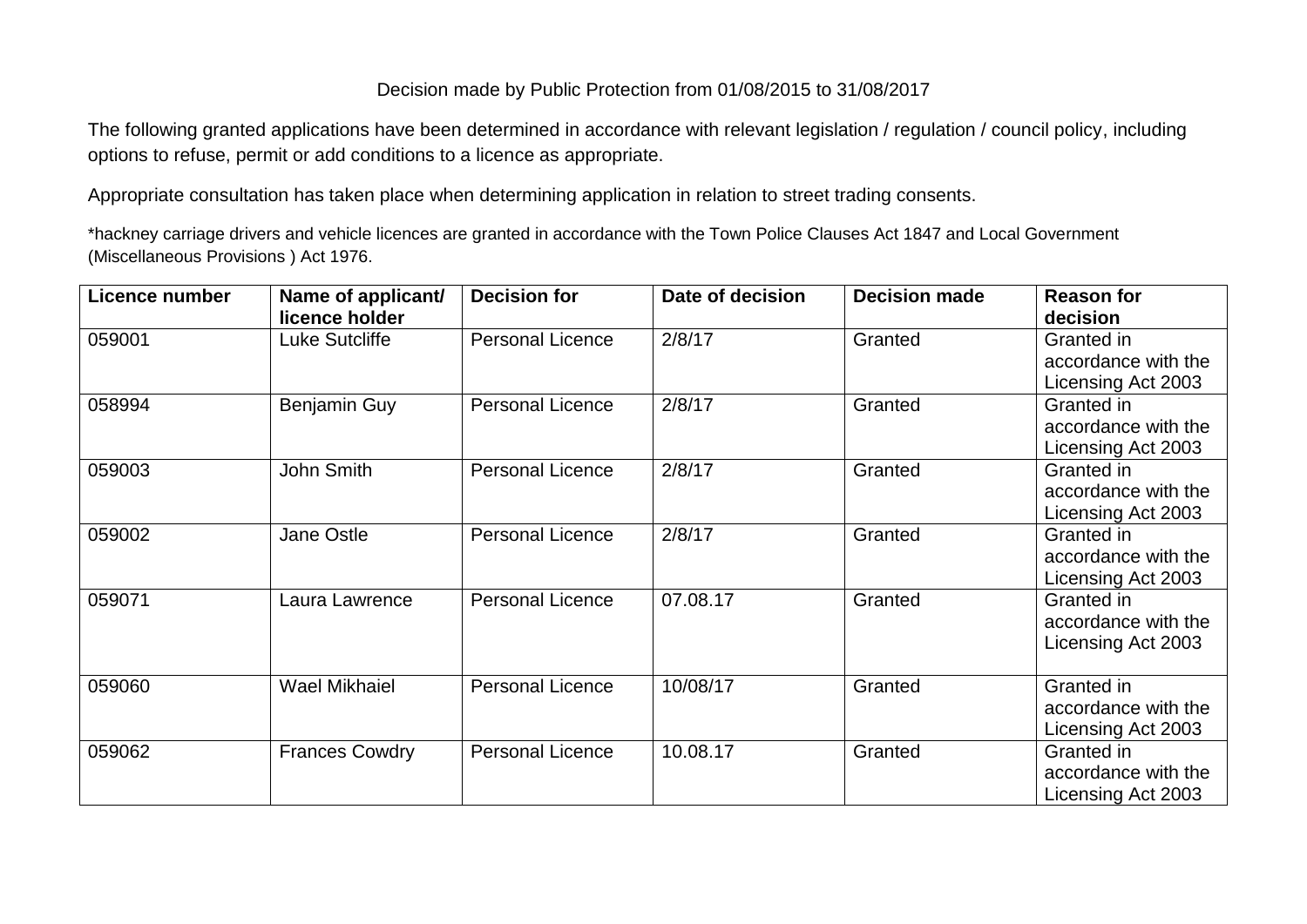| 059071 | Laura Lawson              | <b>Personal Licence</b> | 11.08.17 | Granted | Granted in<br>accordance with the<br>Licensing Act 2003 |
|--------|---------------------------|-------------------------|----------|---------|---------------------------------------------------------|
| 059072 | Bernardino<br>Caggiano    | <b>Personal Licence</b> | 11.08.17 | Granted | Granted in<br>accordance with the<br>Licensing Act 2003 |
| 059073 | <b>Andrew Gordon</b>      | <b>Personal Licence</b> | 11.8.17  | Granted | Granted in<br>accordance with the<br>Licensing Act 2003 |
| 059125 | <b>Beverley Hearfield</b> | <b>Personal Licence</b> | 18.08.17 | Granted | Granted in<br>accordance with the<br>Licensing Act 2003 |
| 059186 | Deborah Holmes            | <b>Personal Licence</b> | 21.08.17 | Granted | Granted in<br>accordance with the<br>Licensing Act 2003 |
| 059187 | <b>Daniel Holmes</b>      | <b>Personal Licence</b> | 21.08.17 | Granted | Granted in<br>accordance with the<br>Licensing Act 2003 |
| 059189 | <b>Kimberley Boyes</b>    | Personal Licence        | 21.08.17 | Granted | Granted in<br>accordance with the<br>Licensing Act 2003 |
| 059184 | <b>Carla Mitchell</b>     | <b>Personal Licence</b> | 23.08.17 | Granted | Granted in<br>accordance with the<br>Licensing Act 2003 |
| 059191 | Simon Long                | <b>Personal Licence</b> | 24.08.17 | Granted | Granted in<br>accordance with the<br>Licensing Act 2003 |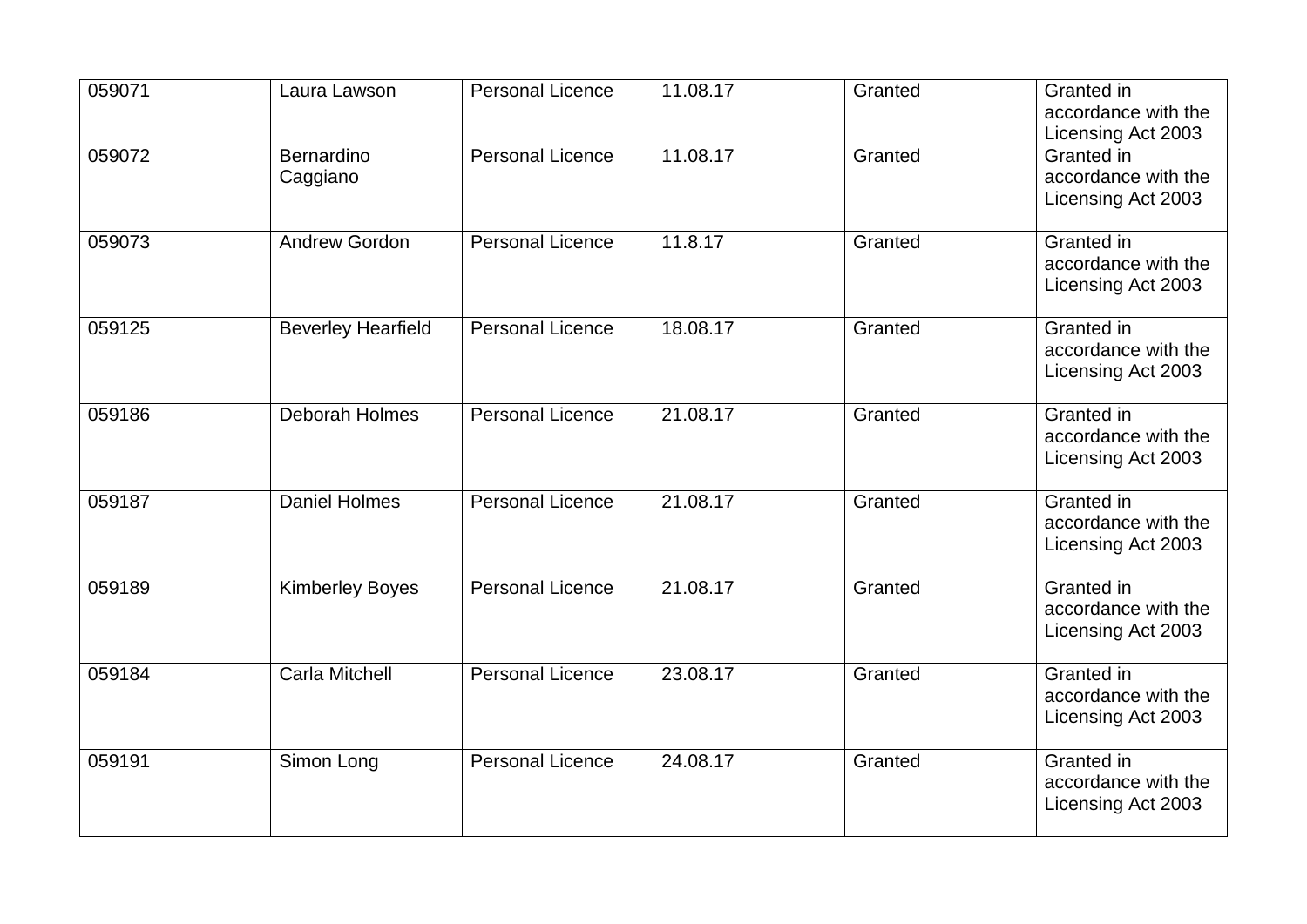| 059183 | Jessica Beswick                              | <b>Personal Licence</b>                                                    | 25.08.17 | Granted | Granted in<br>accordance with the<br>Licensing Act 2003 |
|--------|----------------------------------------------|----------------------------------------------------------------------------|----------|---------|---------------------------------------------------------|
| 059025 | <b>April Lofthouse</b>                       | Practitioner - Semi<br><b>Permanent Skin</b><br>Colouring                  | 08.08.17 | Granted | Granted in<br>accordance with the<br>Licensing Act 2003 |
| 059088 | Alexandra Reed                               | <b>Practitioner - Semi</b><br><b>Permanent Skin</b><br>Colouring           | 15.08.17 | Granted | Granted in<br>accordance with the<br>Licensing Act 2003 |
| 059087 | Leanne Ward                                  | <b>Practitioner - Ear</b><br>Piercing                                      | 15.08.17 | Granted | Granted in<br>accordance with the<br>Licensing Act 2003 |
| 059111 | Adara Tattoo<br>Collective                   | <b>Premise Registration</b><br>for Tattooing                               | 17.08.17 | Granted | Granted in<br>accordance with the<br>Licensing Act 2003 |
| 059110 | Heavenly Nail &<br><b>Beauty by Marcelle</b> | <b>Premise Registration</b><br>for Semi Permanent<br><b>Skin Colouring</b> | 17.08.17 | Granted | Granted in<br>accordance with the<br>Licensing Act 2003 |
| 019374 | <b>Nails of Distinction</b>                  | Transfer of premise<br>Licence for Skin<br><b>Treatments</b>               | 21.08.17 | Granted | Granted in<br>accordance with the<br>Licensing Act 2003 |
| 059146 | <b>Beth Thraves</b>                          | Practitioner -<br>Tattooing                                                | 23.08.17 | Granted | Granted in<br>accordance with the<br>Licensing Act 2003 |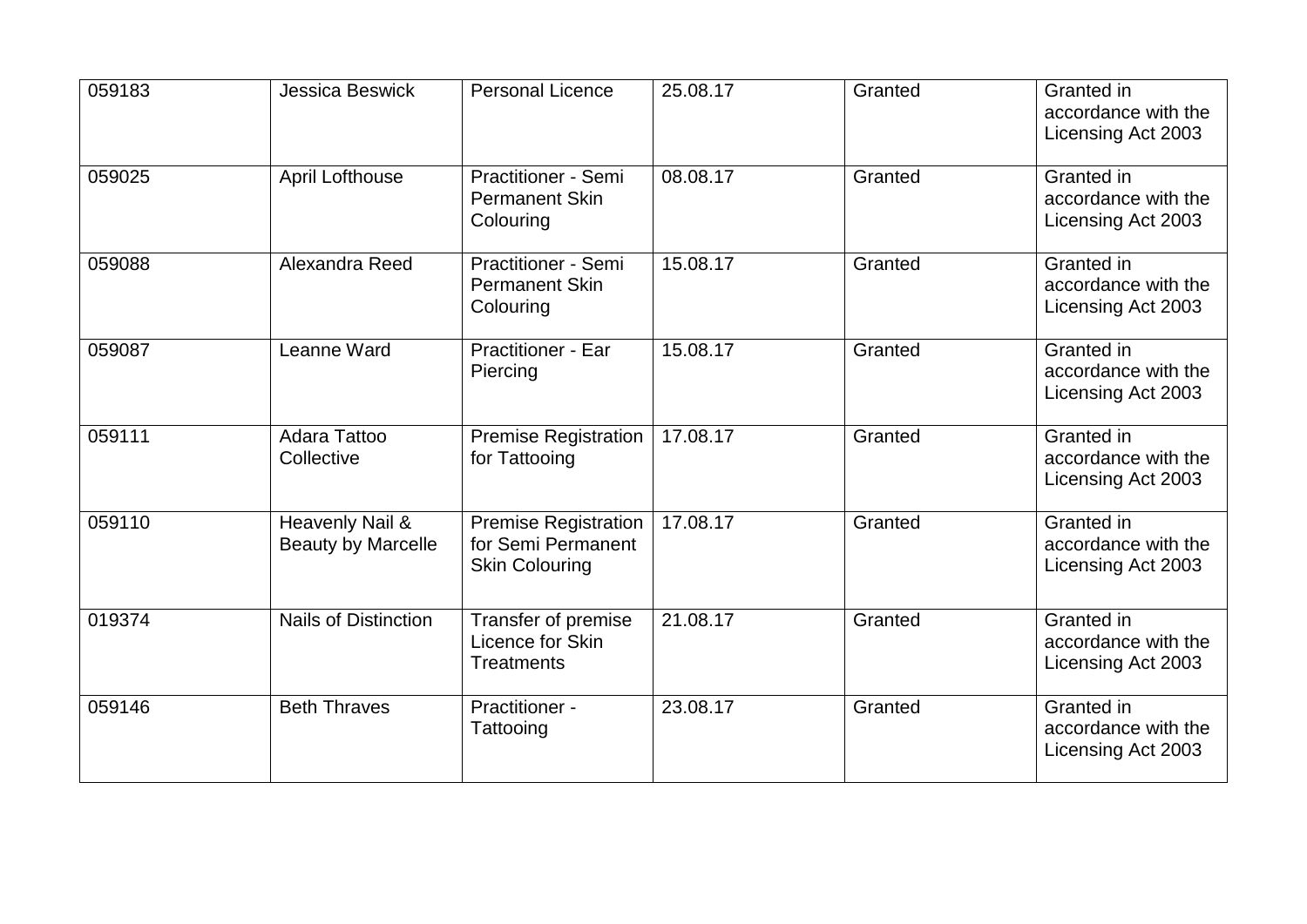| 059109 | Marcelle Mandy                        | <b>Practitioner - Semi</b><br><b>Permanent Skin</b><br>Colouring | 24.08.17 | Granted | Granted in<br>accordance with the<br>Licensing Act 2003 |
|--------|---------------------------------------|------------------------------------------------------------------|----------|---------|---------------------------------------------------------|
| 009167 | Eagle & Child                         | <b>Minor Variation</b>                                           | 04.08.17 | Granted | Granted in<br>accordance with the<br>Licensing Act 2003 |
| 020237 | Bobo Lobo                             | <b>Premise Licence</b><br>Variation                              | 30.08.17 | Granted | Granted in<br>accordance with the<br>Licensing Act 2003 |
| 058770 | Cineworld                             | <b>Premise Licence</b>                                           | 02.08.17 | Granted | Granted in<br>accordance with the<br>Licensing Act 2003 |
| 058774 | <b>Circles Cafe</b>                   | <b>Premise Licence</b>                                           | 03.08.17 | Granted | Granted in<br>accordance with the<br>Licensing Act 2003 |
| 058805 | The Grand Hotel and<br>Spa            | <b>Premise Licence</b>                                           | 04.08.17 | Granted | Granted in<br>accordance with the<br>Licensing Act 2003 |
| 058814 | Aldi Stores, Water<br>Lane            | <b>Premise Licence</b>                                           | 07.08.17 | Granted | Granted in<br>accordance with the<br>Licensing Act 2003 |
| 058743 | Lil's Bar & Bistro                    | <b>Premise Licence</b>                                           | 21.08.17 | Granted | Granted in<br>accordance with the<br>Licensing Act 2003 |
| 059043 | <b>Bishopthorpe White</b><br>Rose JFC | Lottery Licence                                                  | 09.08.17 | Granted | Granted in<br>accordance with the<br>Gambling Act 2005  |